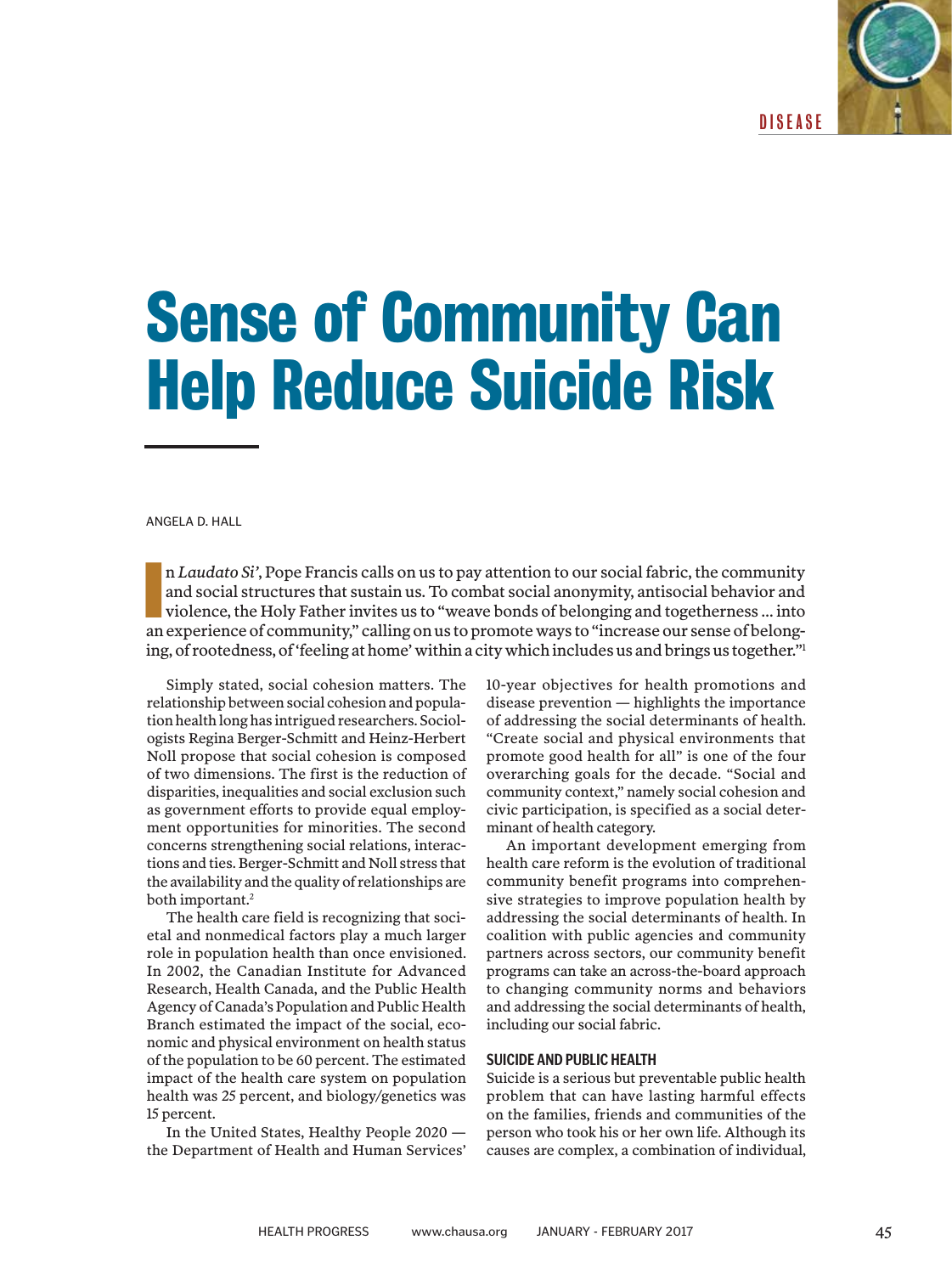

Lorraine Tuson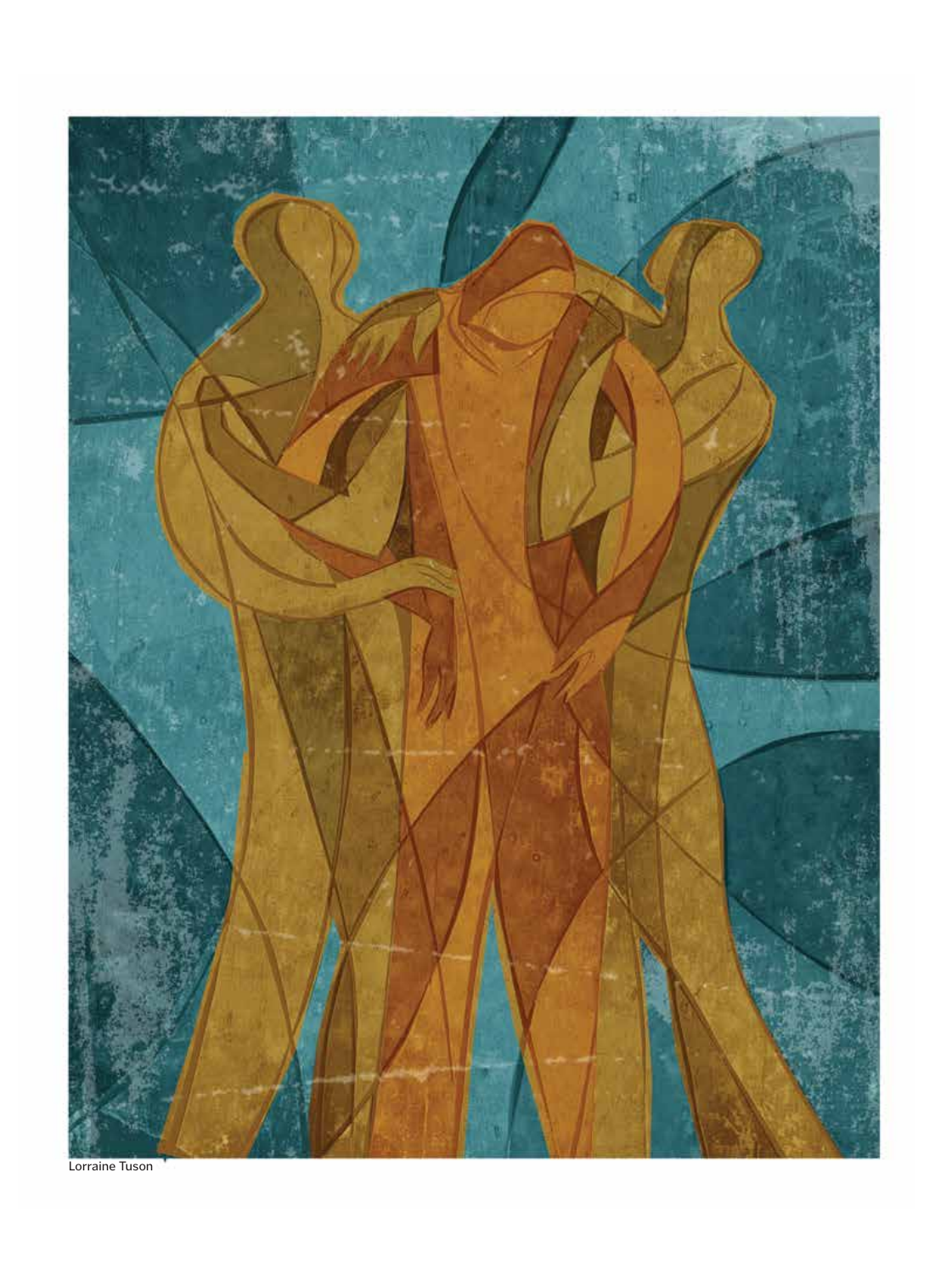

relational, community and societal factors contribute to the risk of suicide. Psychological theories emphasize personality and emotional factors. Sociological theories stress the influence of social and cultural pressures on the individual, such as widowhood, childlessness and residence in metropolitan areas. Since the publication of French sociologist and philosopher Emile Durkheim's classic text, *Suicide*, in 1897, sociologists have known that low levels of community involvement contribute to suicide.

In April 2016, the Centers for Disease Control and Prevention released a report that highlighted a 24 percent increase in the U.S. suicide rate from 1999 through 2014, after nearly consistent decline from 1986 through 1999. The percent increase in suicide rates for females was greatest for those ages 10 to 14, and for males ages 45 to

64. Suicide is currently the 10th lead-

ing cause of death for Americans. In 2014, more than 42,000 Americans completed suicide, and almost half a million Americans received medical care at emergency departments for self-inflicted injuries. More than 1 million adults self-reported a sui-

cide attempt, and 9.4 million adults self-reported serious thoughts of suicide. Suicide costs society more than \$44.6 billion a year in combined medical and work-loss costs.<sup>3</sup>

As a society, we rarely communicate openly about suicide, which hinders education, prevention, assessment and intervention. Research shows that the great majority of persons who attempt suicide give warning signs, verbal or behavioral, of their intent to kill themselves. Too often, those in a position to recognize the warning signs of a suicidal crisis fail to see the signs, deny their meaning or don't believe the individual is serious. Failure to recognize and acknowledge the warning signs of a pending suicide attempt may reflect a lack of basic knowledge on how to help or it may suggest we are reluctant to get involved.4

Suicide is the most complex and difficult to understand of all human behavior. Most people who end their own lives do so for ordinary reasons, not extraordinary ones. In its simplest terms, suicide seems to be a solution to a problem. Thoughts of suicide occur during times of personal crisis, unrelenting stress, depression or when confronted with a fear of failure or the pos-

sibility of an unacceptable loss. Too frequently, what seemed worth dying for could have been treated with appropriate biological or psychological interventions or counseling, support and the passage of time.<sup>5</sup>

## **PROMOTE BELONGING AND ROOTEDNESS**

In fiscal year 2012, mental health surfaced as a top community health need for two Wisconsin hospitals, HSHS St. Joseph's Hospital in Chippewa Falls and HSHS Sacred Heart Hospital in Eau Claire, according to their community health needs assessments. In response, both hospitals developed and implemented a wide range of strategies to address gaps of service in or understanding of mental health. To address stress and burnout, for example, nurses from both hospitals

**Suicide is the most complex and difficult to understand of all human behavior. Most people who end their own lives do so for ordinary reasons, not extraordinary ones.** 

> and community members participated in The Elijah Project, which provides biblically based tools to help move participants from burnout to re-engagement, based on Elijah's story found in 1 Kings:17-19.6

> The hospitals, along with other community partners, also focused on infant mental health education — educating health care professionals and community members about the impact of the social and physical environment on the developing infant brain. The health care field is recognizing that adverse childhood experiences influence a person's health and well-being throughout life and can disrupt neurodevelopment, precede social, emotional and cognitive impairment, lead to the adoption of health-risk behaviors and contribute to disease, disability and early death. As part of their implementation plan, the hospitals also launched mental health awareness campaigns to increase understanding and decrease stigma, including the "You Matter" campaign and, for children, a feeling-identification campaign featuring Pixar's "Inside Out," the 2015 animated movie about emotions.

In 2014, Chippewa Falls joined the ranks of the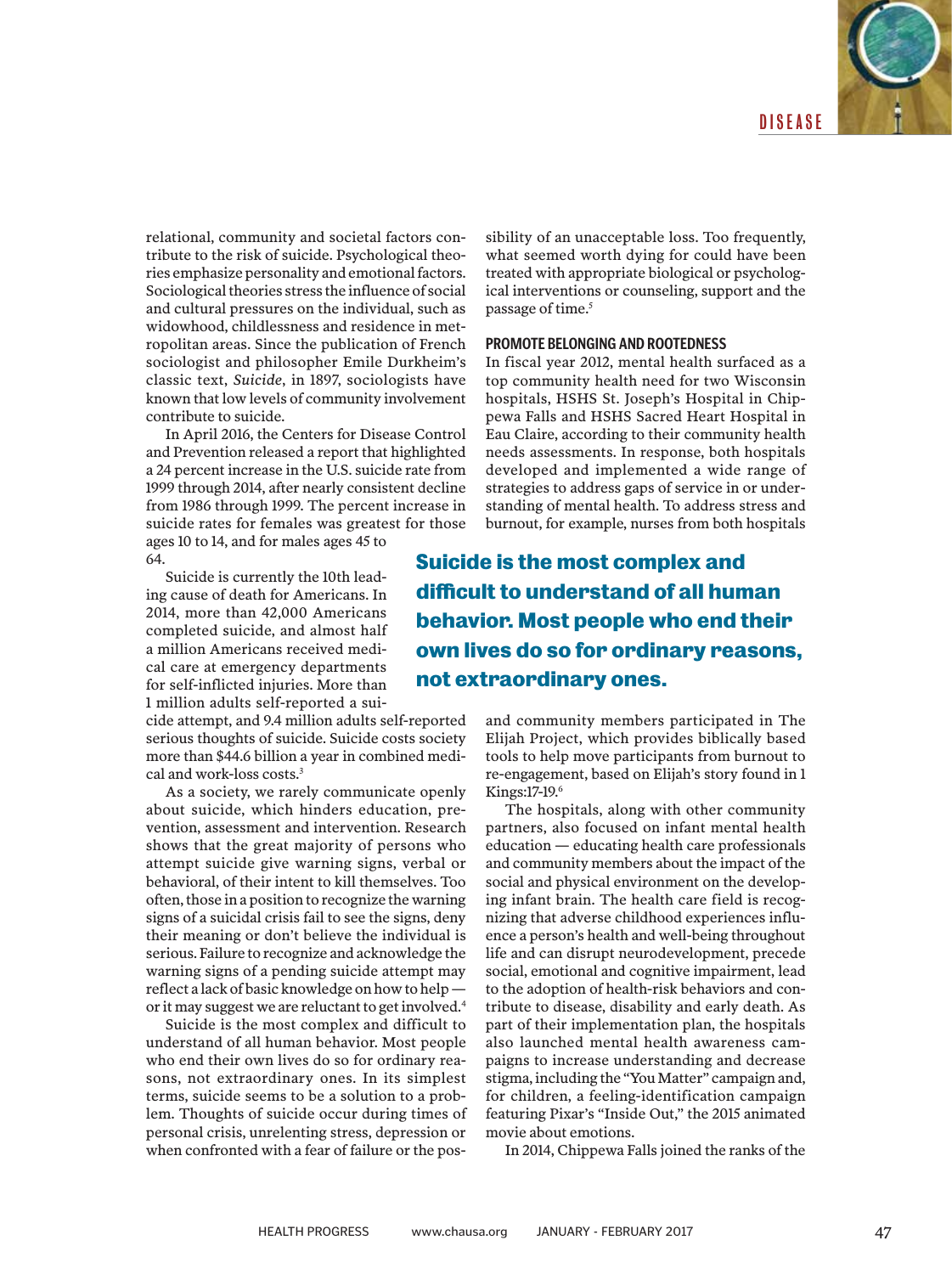International Compassionate Action Network, becoming one of 54 cities around the world designated as a City of Compassion. According to Rhonda Brown, CSW, director of the Chippewa Health Improvement Partnership, "The basic premise for being a City of Compassion is to live by the Golden Rule, to make decisions based on residents' well-being and not just economics."

Facilitated by HSHS St. Joseph's Hospital, the Chippewa Health Improvement Partnership is a multisector community health collaborative designed to enhance community health and quality of life through education and prevention. One of the partnership's major projects with Chippewa County leaders is creation of the Legacy Community Center to promote compassion, connection and self-sufficiency for Chippewa County residents and their vision of a county free from poverty of body, mind and spirit.

In fiscal year 2015, mental health surfaced again as a top community health need, specifically suicide. The suicide rates in Chippewa and Eau Claire counties are the highest in Wisconsin and eclipse national averages. In 2015, there were 40 suicides in Chippewa and Eau Claire counties, the highest suicide rates in at least five years for both. Between January and October 2016, 29 persons completed suicide in Chippewa and Eau Claire counties.

Building on their portfolio of mental health implementation strategies, HSHS St. Joseph's and

Sacred Heart hospitals' 3D Community Health: Body.Mind.Spirit. program began to implement suicide education, prevention, assessment and intervention initiatives with multiple partners across sectors. In fiscal year 2015, the 3D Community Health team trained 40 people to be trainers in QPR, a system called Question, Persuade, Refer. QPR is an emergency

mental health intervention for suicidal persons that identifies and interrupts the crisis and directs the person to the proper care. In fiscal year 2016, community-based trainers provided 47 90-minute classes to 2,399 adults and high school teachers, staff and students in the Chippewa Valley. QPR teaches participants to recognize the warning signs of people contemplating suicide and to act vigorously to prevent a possible tragedy.

In response to requests from the community for more mental health training, 3D Community

Health launched adult and youth Mental Health First Aid in 2016. An eight-hour course, Mental Health First Aid teaches participants how to identify, understand and respond to signs of mental illnesses and substance abuse disorders. Mental Health First Aid is on the Substance Abuse and Mental Health Services Administration's National Registry of Evidence-Based Programs and Practices.

Laura Baalrud, community health educator at HSHS St. Joseph's and Sacred Heart hospitals, is certified by the Mental Health First Aid USA educational program to teach the adult and youth courses. Plans are underway for staff to be certified to teach the older adults and veterans modules. In addition to training, HSHS St. Joseph's and Sacred Heart hospitals host The Human Connection Series — an opportunity for people to connect to enhance overall well-being. By hosting expert speakers who enlighten, educate and entertain, the hospitals create avenues to develop and deepen relationships and increase social cohesion. In 2015, the hospitals invited actress and author Mariel Hemingway to share her family history of alcohol and drug abuse and mental illness. As part of the 2016 series, award-winning youth speaker and former at-risk foster kid Josh Shipp presented "Decoding Your Teenager: The Power of One Caring Adult" at two area high schools, as well as at the State Theater in Eau Claire.

3D Community Health has created a unique

 **By hosting expert speakers who enlighten, educate and entertain, the hospitals create avenues to develop and deepen relationships and increase social cohesion.** 

> memorial that is set up at many of their community events, such as the Out of the Darkness Walk, hosted by the American Foundation for Suicide Prevention, the Mariel Hemingway speaking event, and the Teen Mental Health Summit. In total, 154 pairs of shoes are displayed, each representing a life lost to suicide in Eau Claire and Chippewa counties between 2011 and 2015, each with a tag highlighting the age, gender and county of residence of the person who completed suicide.

In 2015, Prevent Suicide Chippewa County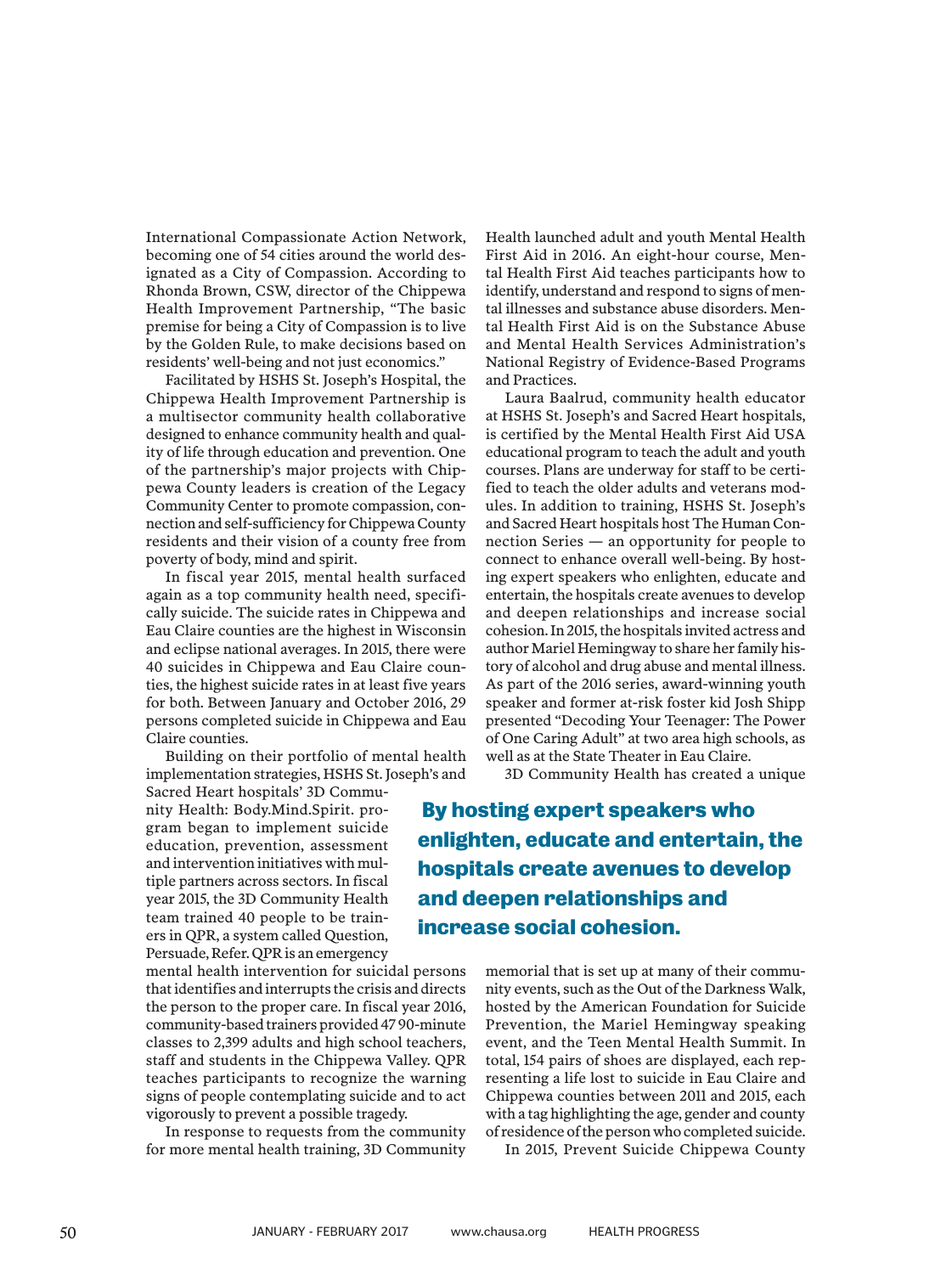

**We, too, in health care must be transformed by the experience of suicide and embrace Pope Francis' invitation to actively tend to the social fabric and weave bonds of belonging in the communities we are privileged to serve.**

united with Eau Claire County to become Prevent Suicide Chippewa Valley. Comprising 17 member agencies, including the hospitals' 3D Community Health, state and county departments of human services, county health departments, the Department of Corrections, county school districts, Mayo Clinic Health System and several faith-based and social service agencies, the coalition increases awareness of the impact of suicide in the community.

Suicide death review teams were established in Chippewa and Eau Claire counties in 2016 to gather data and details to inform suicide education, prevention, assessment and intervention efforts. On the teams are the Chippewa County coroner, Eau Claire County medical examiner and members of the department of human services, members of law enforcement, representatives from the L.E. Phillips-Libertas Treatment Center, and HSHS St. Joseph's and Sacred Heart hospitals. The teams look for commonalities and trends including methods, time of year and geographic area.

Led by the Chippewa Falls Area Unified School District, a suicide "post-vention" community response team was established in fall 2016 to develop a respectful community response to suicide by funeral homes, local media, area schools and law enforcement. The team produced talking points and tools to help the surviving families, friends and communities speak openly and heal without denying or sensationalizing the suicide.

Most recently, HSHS St. Joseph's and Sacred Heart hospitals and other area health and behavioral health providers attended the Zero Suicide Academy,<sup>7</sup> two days of training plus tools and support for health and behavioral health care systems to reduce suicide among patients in their care. The program helped attendees develop organization-specific action plans, which are currently being implemented at the hospitals.

In these ways, HSHS St. Joseph's and Sacred Heart hospitals promote social cohesion and encourage civic participation to address suicide in their communities. As a Franciscan health care ministry, Hospital Sisters Health System and its ministries are called to be in relationship, just as St. Francis of Assisi was called to be in relationship with the leper and was transformed by the experience: "When I was in sins, it seemed extremely bitter to me to look at lepers, and the Lord himself led me among them and I practiced mercy with them."8

We, too, in health care must be transformed by the experience of suicide. We must embrace Pope Francis' invitation to actively tend to the social fabric and weave bonds of belonging in the communities we are privileged to serve.

**ANGELA D. HALL** is system director, mission integration/Franciscan formation and community benefit, with Hospital Sisters Health System, Springfield, Illinois.

#### **NOTES**

1. Francis, *Laudato Si'*, paragraphs 149 and 151.

2. Regina Berger-Schmitt and Heinz-Herbert Noll, "Conceptual Framework and Structure of a European System of Social Indicators," *EuReporting Working Paper No. 9* (Mannheim, Germany: Centre for Survey Research and Methodology, Social Indicators Department, 2000), 13–15. www.gesis.org/fileadmin/upload/dienstleistung/ daten/soz\_indikatoren/eusi/paper9.pdf.

3. Sally C. Curtin, Margaret Warner and Holly Hedegaard, "Increase in Suicide in the United States, 1999-2014," *National Center for Health Statistics Data Brief No. 241* (Hyattsville, Maryland: National Center for Health Statistics, 2016). www.cdc.gov/nchs/products/databriefs/ db241.htm.

4. Paul Quinnett, *Question. Persuade. Refer.* training manual (2013): 6.

5. Quinnett, 7-8.

6. The Elijah Project, http://livingtheelijahproject.com/. 7. Zero Suicide in Health and Behavioral Health Care, http://zerosuicide.sprc.org/about.

 8. Thomas of Celano, *First Life of Saint Francis*, 17. www.vatican.va/spirit/documents/spirit\_20001103\_ om-da-celano\_en.html.